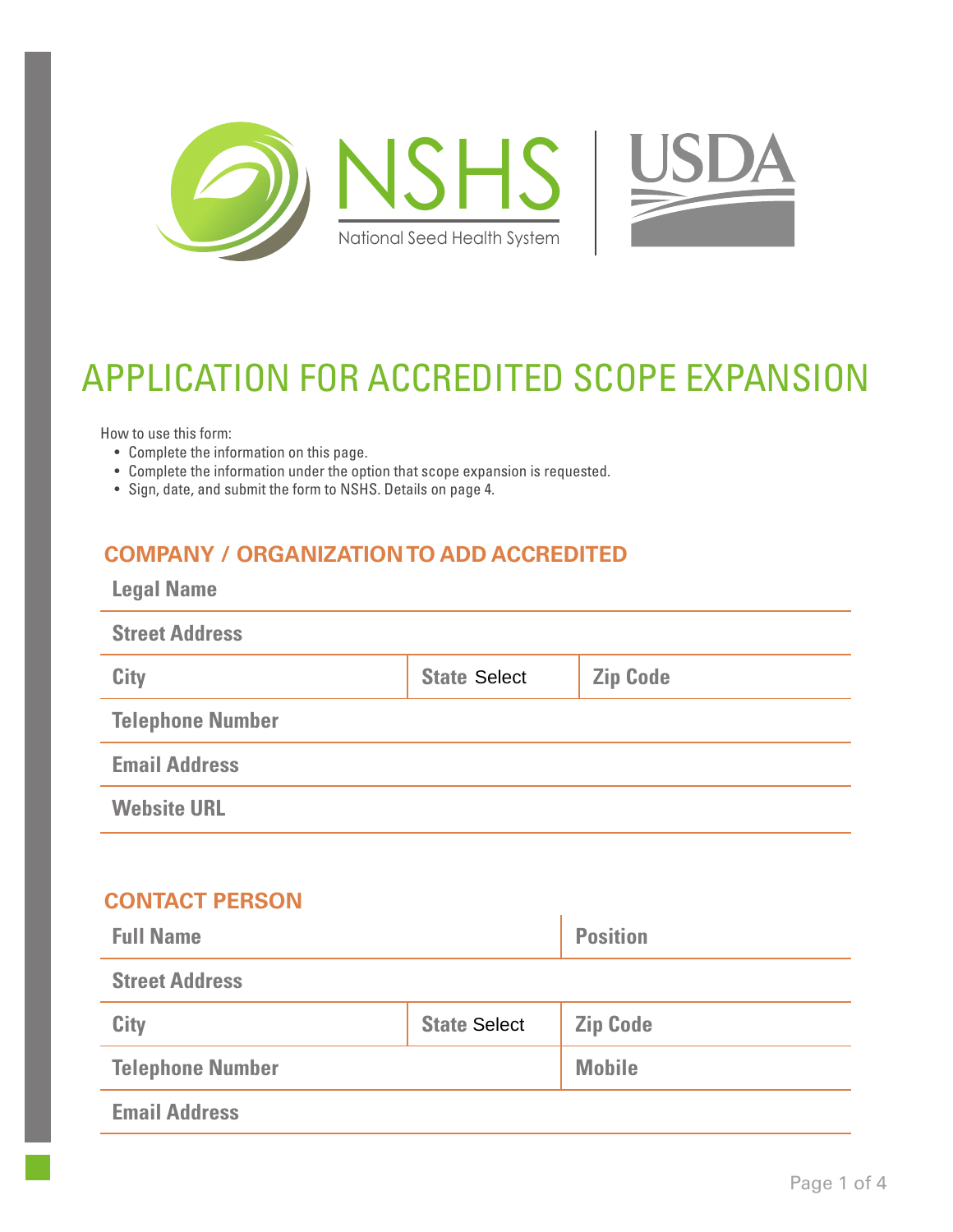## **SELECT THE OPTION FOR SCOPE EXPANSION**

*Add* methods *to existing accredited* lab *by using the table below. Attach additional pages to the application if more space is required.* 

| <b>Seed Health Testing</b>    |                                |
|-------------------------------|--------------------------------|
| <b>Pathogen and Test Code</b> | <b>Cost (\$200 per method)</b> |
| Dropdown to select            | \$0.00                         |
| Dropdown to select            | \$0.00                         |
| Dropdown to select            | \$0.00                         |
| Dropdown to select            | \$0.00                         |
| Dropdown to select            | \$0.00                         |
| Dropdown to select            | \$0.00                         |
| Dropdown to select            | \$0.00                         |
| <b>TOTAL COST</b>             | \$0.00                         |

*Add crops to existing accredited location by using the table below (be crop specific). Attach additional pages to the application if more space is required.*

| <b>Phytosanitary Field Inspection</b>                                                                                            |                     |                                 |
|----------------------------------------------------------------------------------------------------------------------------------|---------------------|---------------------------------|
| <b>List of Crops to Add</b>                                                                                                      |                     | Cost (\$150 per crop)           |
|                                                                                                                                  |                     | \$0.00                          |
|                                                                                                                                  |                     | \$0.00                          |
|                                                                                                                                  |                     | \$0.00                          |
|                                                                                                                                  |                     | \$0.00                          |
|                                                                                                                                  |                     | \$0.00                          |
|                                                                                                                                  |                     | \$0.00                          |
|                                                                                                                                  |                     | <b>TOTAL COST 0</b>             |
|                                                                                                                                  |                     |                                 |
| Is a new or additional testing location being added to the scope?<br>$Yes \mid$<br>No<br>If yes, complete the information below. |                     |                                 |
| <b>Laboratory Name</b>                                                                                                           |                     | Cost (\$2000 per state) \$ 0.00 |
| <b>Street Address</b>                                                                                                            |                     |                                 |
| City                                                                                                                             | <b>State Select</b> | <b>Zip Code</b>                 |
| <b>Contact Person</b>                                                                                                            |                     | <b>Position</b>                 |
| <b>Telephone Number</b>                                                                                                          |                     | <b>Mobile</b>                   |
| <b>Email Address</b>                                                                                                             |                     |                                 |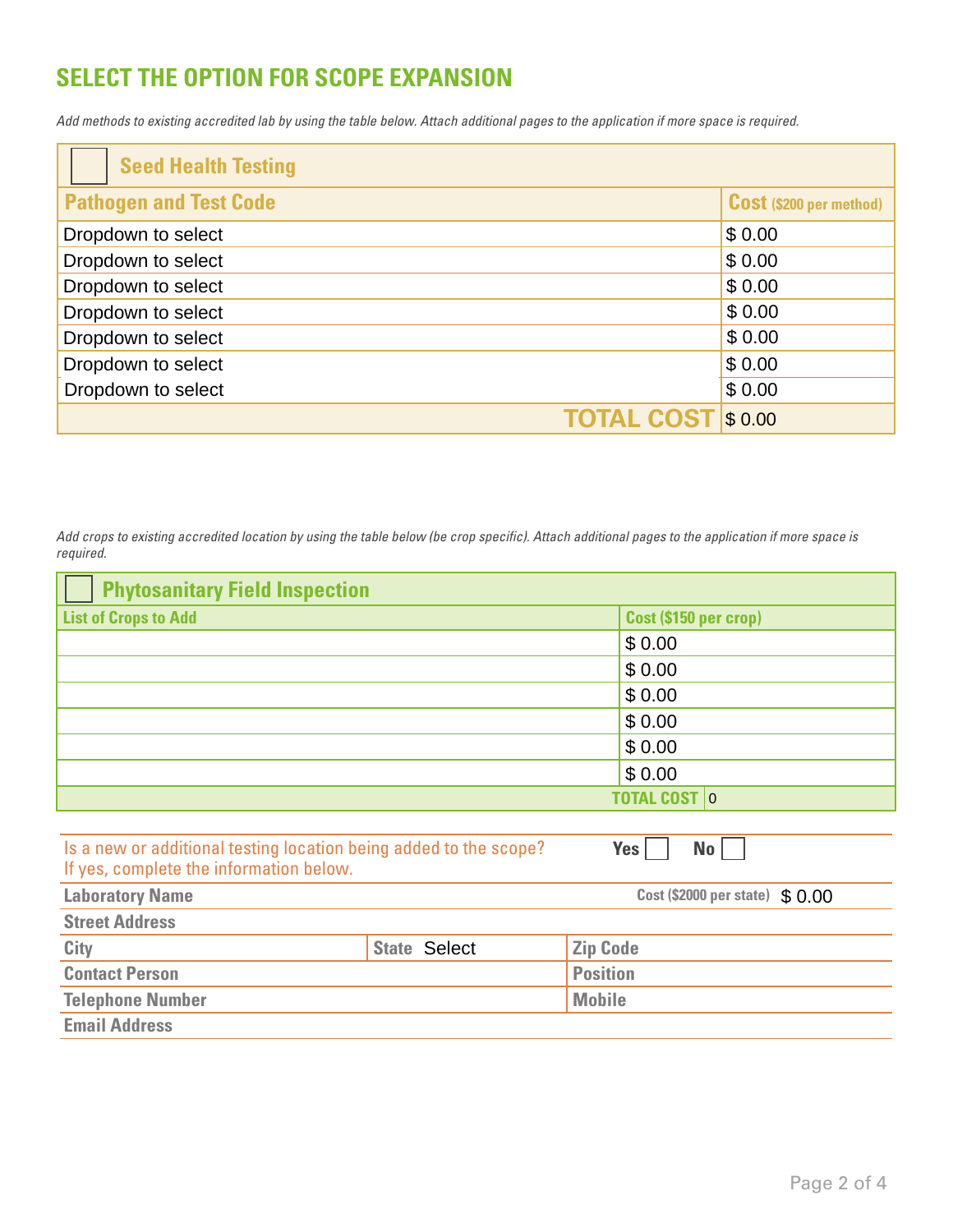*Add crops to existing accredited location by using the table below (be specific). Attach additional pages to the application if more space is required.*

| <b>Seed Sampling for Seed Health Testing</b>                      |                     |                                 |
|-------------------------------------------------------------------|---------------------|---------------------------------|
| <b>State</b>                                                      |                     | <b>Number of Inspectors</b>     |
| <b>Crops Sampled at Site</b>                                      |                     |                                 |
|                                                                   |                     |                                 |
|                                                                   |                     |                                 |
|                                                                   |                     |                                 |
|                                                                   |                     |                                 |
|                                                                   |                     |                                 |
|                                                                   |                     |                                 |
|                                                                   |                     |                                 |
| Is a new or additional testing location being added to the scope? |                     | Yes<br>No <sub>1</sub>          |
| If yes, complete the information below.                           |                     |                                 |
| <b>Laboratory Name</b>                                            |                     | Cost (\$1000 per state) \$ 0.00 |
| <b>Street Address</b>                                             |                     |                                 |
| City                                                              | <b>State Select</b> | <b>Zip Code</b>                 |
| <b>Contact Person</b>                                             |                     | <b>Position</b>                 |
| <b>Telephone Number</b>                                           |                     | <b>Mobile</b>                   |

**Email Address**

*Add crops to existing accredited location by using the table below (be specific). Attach additional pages to the application if more space is required.*

| <b>Number of Inspectors</b>                                                                 |
|---------------------------------------------------------------------------------------------|
|                                                                                             |
|                                                                                             |
|                                                                                             |
|                                                                                             |
|                                                                                             |
|                                                                                             |
|                                                                                             |
|                                                                                             |
|                                                                                             |
|                                                                                             |
|                                                                                             |
| Cost (\$1000 per state) \$ 0.00                                                             |
|                                                                                             |
| <b>State Select</b><br><b>Zip Code</b>                                                      |
| <b>Position</b>                                                                             |
| <b>Mobile</b>                                                                               |
|                                                                                             |
| Is a new or additional testing location being added to the scope?<br>Yes<br>No <sub>1</sub> |